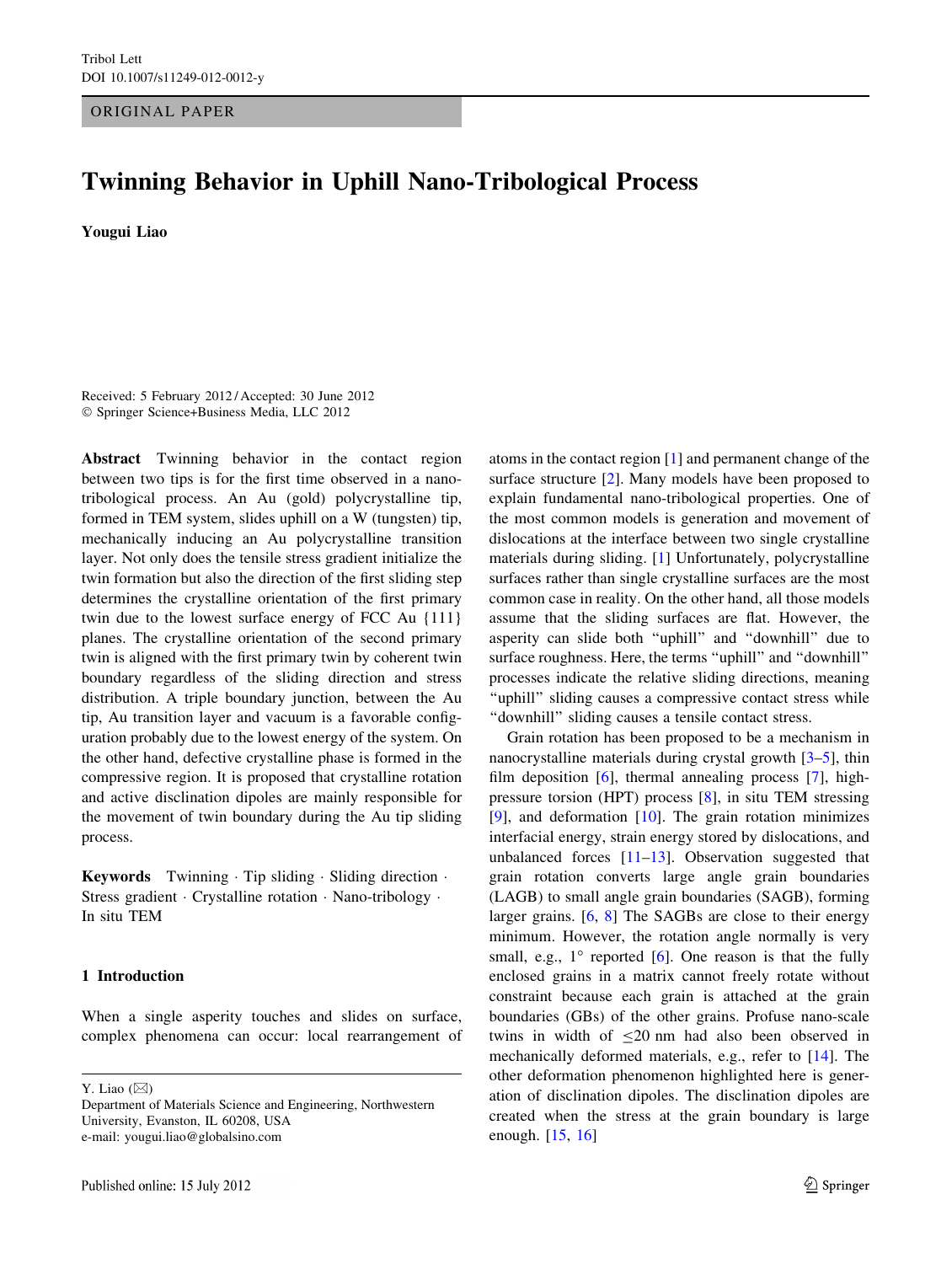<span id="page-1-0"></span>In many cases, the study of the contact region between two sliding solids is incorrect because this contact region has been destroyed if post-mortem (ex-situ) TEM analysis is performed. Moreover, because this region is buried, very few direct observations of microstructural change in the contact region have been performed. Related studies have been done using in situ transmission electron microscopy (TEM) by controlling the temperature and/or stress on polycrystalline materials, enabling the study of dynamic phenomena [[17,](#page-7-0) [18](#page-7-0)]. They have used a strain-holder (with or without heating) mounted inside the TEM system [\[19–21](#page-7-0)]. More relevant, in situ nanoindentation studies have been performed, for instance inducing grain growth in polycrystalline Al (aluminum) materials [[18\]](#page-7-0). For a recent review of relevant in situ studies see Refs. [\[22](#page-7-0), [23](#page-7-0)].

In this study, an Au polycrystalline tip, formed in TEM system, slides uphill on a bigger W tip, mechanically inducing an Au transition layer and initializing crystalline orientation of the first primary twin. The tensile stress gradient determines the formation of the first primary twin. A {111} plane of this twin is aligned in parallel to the sliding direction of the first sliding step. The crystalline orientation of the second primary twin is subsequently aligned with the first primary twin by coherent twin boundary regardless of the sliding direction and stress distribution. The formed twins' exhibit multiple twin configuration [[16,](#page-7-0) [24](#page-7-0)] Grain rotation occurs in both tensile and compressive region, while twin boundary (TB) moves significantly at the boundary between the two regions. The observed maximum crystalline rotation angle is the misorientation angle between the two twins and is very large  $({\sim}14.6^{\circ})$ . In the compressive region, a single crystalline grain is formed due to grain rotation. The driving force here is the rotational configurational force. Moreover, the first primary twin can also grow atomically layer-by-layer other than discontinues grain rotation. The experimental results also indicate that a triple junction between the Au transition layer, the Au tip, and the vacuum is the minimum energy configuration.

#### 2 Experimental Details

A nanocrystalline Au tip was created by a freestanding Au film sliding on a W tip inside TEM system. The Au film in thickness of 18 nm was prepared by physical sputtering of pure gold (99.9 %) onto a sodium chloride substrate (NaCl) at room temperature. The deposition was performed at a pressure of  $10^{-5}$  torr and a deposition rate of  $\sim 0.5$  nm/s. To suppress columnar grain structure, the deposition was interrupted for 1 min at  $\sim$  3 nm thickness intervals during the film growth. The Au film was released by dissolving the NaCl substrate away to obtain unsupported thin Au films

floating in water. The freestanding thin films were then manually collected on 300 mesh TEM Cu (copper) grids (from Ted Pella, Inc). The grain size in the Au films was less than 20 nm and was about 9 nm on average. The in situ tribological experiments were performed in a Tecnai F20 G2 TEM system operated at 200 keV. HRTEM (highresolution transmission electron microscopy) images were acquired using a Gatan CCD camera.

The W tip was prepared by a standard electrochemical polishing method using a buffered NaOH solution. The radius of the curvature of the W tip surface was about 37 nm. The in situ TEM holder (a HS100 STM-TEM-Holder<sup>TM</sup>, Nanofactory Instruments) had been described elsewhere [[25\]](#page-7-0). The Au tip was driven at a step resolution of 0.5 nm. The sliding process was performed in the direction of the trace shown in the schematic in Fig. 1: (i) The sliding direction of the Au tip from step  $0-27$ remained unchanged; (ii) The Au tip was slightly retracted from step 28 to 33; (iii) The Au tip slid again from step 34 to 35. The curve in the inset indicates the stress distribution in the contact region from sliding step 0 to step 27: tensile (positive) and compressive (negative) stresses. The black spot shows the approximate position of the twin boundary (TB-B) between the first and second primary twins.

### 3 Results

The HRTEM image in Fig. [2](#page-2-0) shows the Au film and W tip before they touched and slid against each other. At this stage, the Au tip was not formed yet. The lattice fringes in the Au film indicate that no transition layer was established at the edge of the film at this stage. The moving direction of the Au materials during the sliding process is marked by the white arrow in the figure.



Fig. 1 Schematic shows the entire tribological process. The area between the two dash lines indicates the stress distribution in the Au transition layer. TB-A and TB-B ware twin boundaries discussed below. The curve represents the stress distribution in the transition layer. Tensile stress is applied at  $p > 0$ , while compressive stress is applied at  $p < 0$ . The black dot on the curve indicates the approximate location of TB-B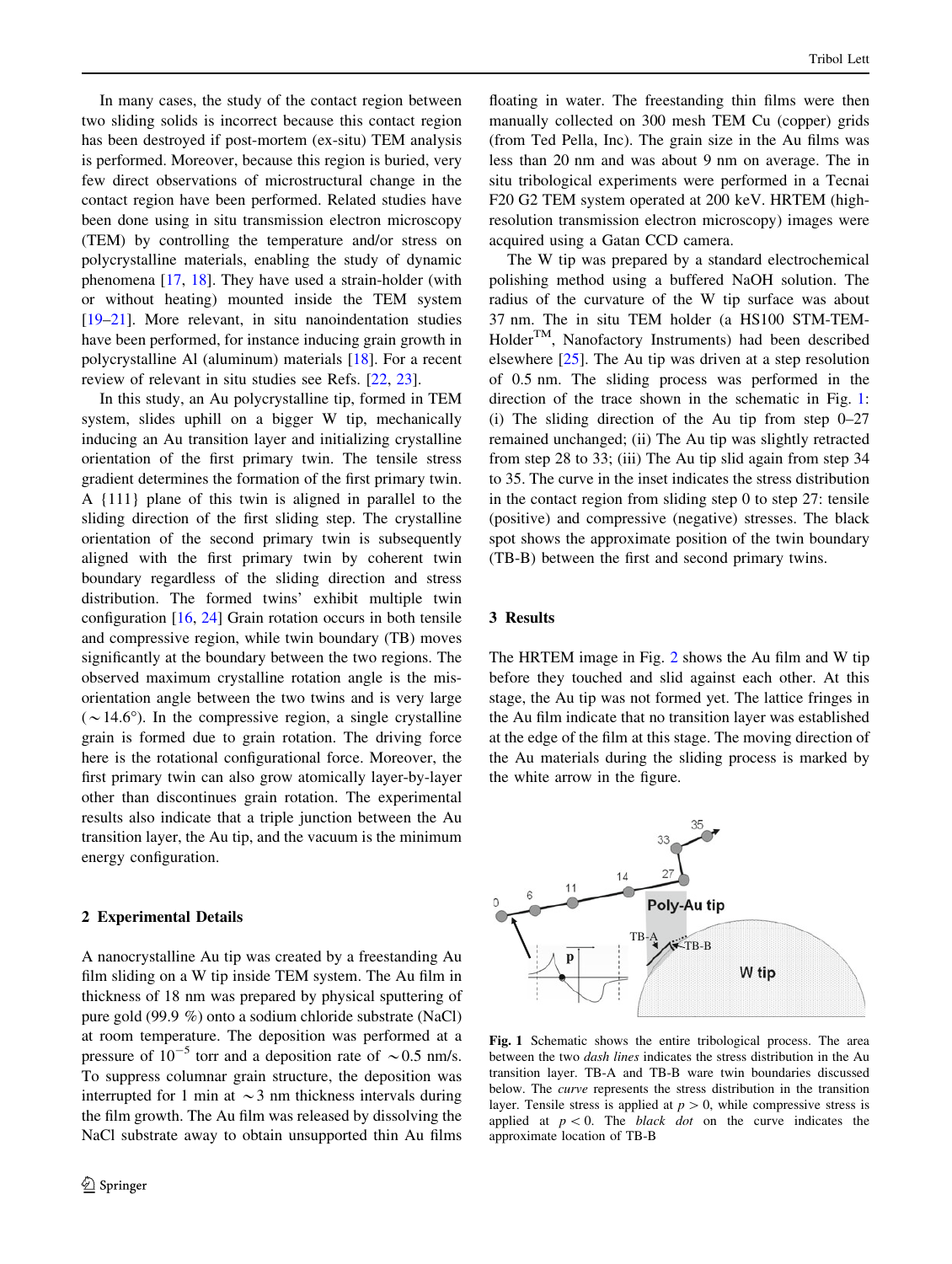<span id="page-2-0"></span>

Fig. 2 HRTEM image before the Au film and W tip touched and slid against each other. The white arrow indicates the sliding direction of the Au materials. The W tip is out of focus at this stage

The thickness of the Au film,  $\sim$  18 nm, is smaller than the thickness of the W tip,  $\sim$  74 nm. Figure 3a schematically shows that the Au tip was formed and slid on the bottom side of the W tip. As indicated by the black vertical solid line, the edge of the Au tip overlapped with the edge of the W tip relative to the direction of the electron beam in the TEM system. The TEM image in Fig. 3b shows that an Au transition layer between the Au and W tips was established at the first sliding step. This transition layer was established within less than 0.03 s. This layer contained 8



Fig. 4 Change of grain number in the Au transition layer at sliding step 1 to 16

nanocrystalline Au grains, marked by the dashed gray curves, in size ranged from  $\sim$  5 to  $\sim$  15 nm similar to the size distribution in the as-prepared Au film. The sliding direction of the Au tip is indicated by the long white arrow. The (111) plane (as indicated in the inset) of the first grain located at the edge of the transition layer, marked by the asterisk, was aligned by the sliding force in parallel to the sliding direction. The optical axis of the TEM system remained unchanged in the entire tribological process and was slightly tilted off [011] zone axis of the first grain, and thus the  $(\overline{1}1\overline{1})$  plane, marked by the short white line was also slightly tilted off the optical axis.

The Au grain number in the transition layer mainly decreased during the sliding process as shown in Fig. 4. For instance, one grain first disappeared at sliding step 3. After sliding step 15, there were only two grains left as shown in Fig. [5.](#page-3-0) That is, only a single grain II existed in the compressive region. It is necessary to mention that the



Fig. 3 a Schematic shows that the Au tip slid on the W tip. There was a transition layer, enclosed by the dashed line, established between the Au and W tips. b TEM image shows the Au transition layer formed at the first sliding step within 0.03 s. There are 8 Au

nanocrystalline grains in the translation layer. The established (111) plane of the first primary grain, marked by the asterisk, was exactly in parallel to the sliding direction indicated by the long white arrow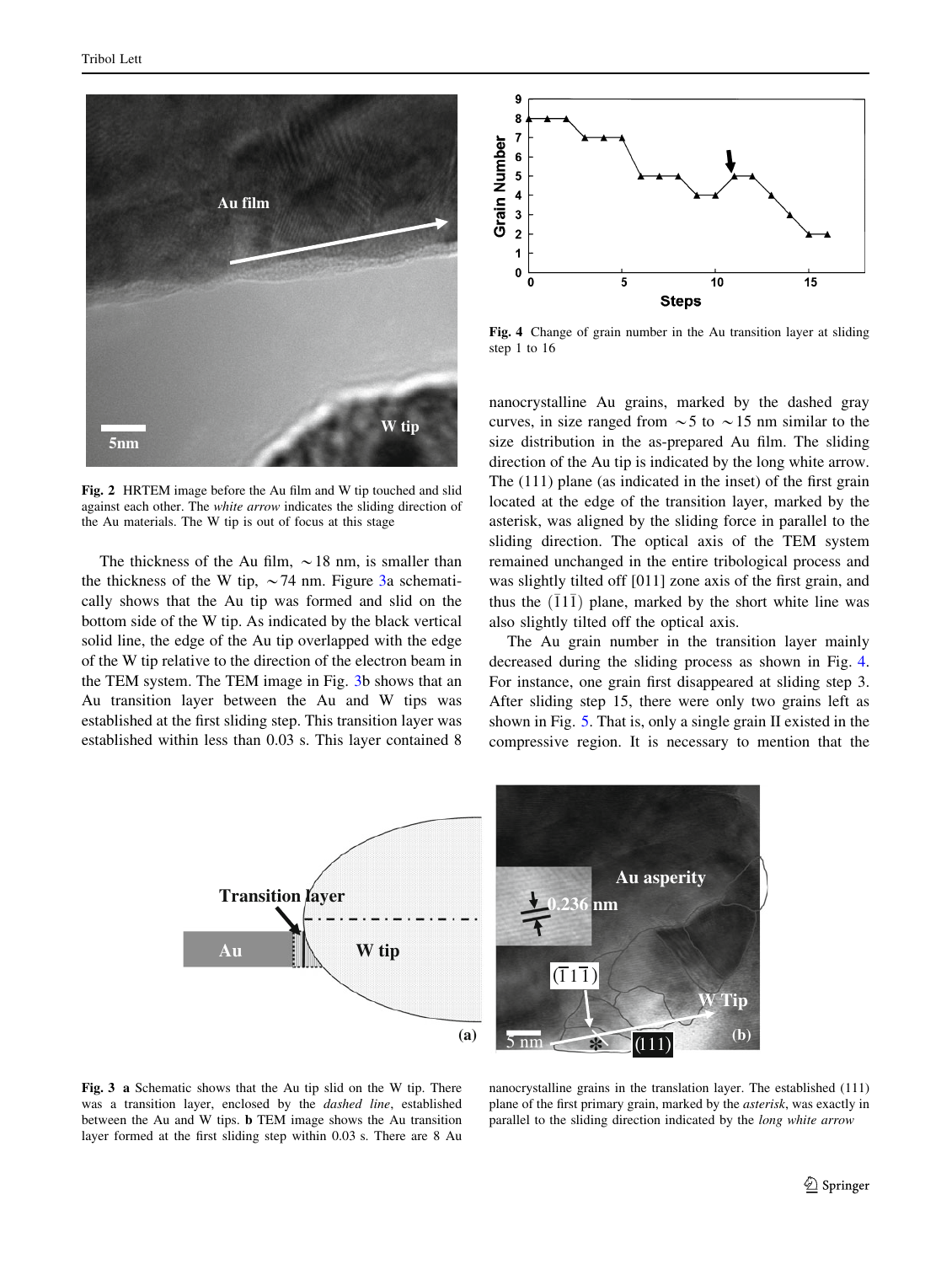<span id="page-3-0"></span>

Fig. 5 There were only two grains left after sliding step 15. Again, the long white arrow indicates the sliding direction of the Au tip

grain number increased at sliding step 12, indicated by the arrow in Fig. [4.](#page-2-0)

By comparing Fig. 6a with b, it can be known that grain 8 grew at sliding step 5. The difference of the fringe contrast of grain II also indicates that the grain rotated at the same time. The grain rotation of grain II tended to align one of its {111} planes to match (111) plane of grain I. Sliding step 6 completed this matching process (not shown) and a clear TB was formed at the boundary  $((\bar{1}1\bar{1})$  plane)

between the tensile and compressive regions indicated by a dashed line in Fig. 6b.

One junction between the two twin boundaries,  $(11\bar{1})$ (TB-A) and  $(\overline{1}1\overline{1})$  (TB-B), were formed as shown in Fig. [7.](#page-4-0) In the entire tribological process, TB-B moved and TB-A extended in the sliding direction, respectively, resulting in the junction following the edge of the Au tip. It should be mentioned that the crystalline orientation of region II' was determined by the crystalline orientation of twin I, which can be explained by CSL (Coincident site lattice) theory. That means the crystalline orientation of twin II' was aligned with twin I by coherent twin boundary regardless of the sliding direction and stress distribution. TB-B did not follow the left edge of the Au tip when the Au tip was retracted from the W tip as shown in Fig. [7b](#page-4-0), taken at the end of the retracting process (step 33). However, when the Au tip slid again, as indicated in Fig. [7](#page-4-0)c, the triple junction caught up with the left edge of the Au tip again even though TB-B did not fully follow this movement. At sliding step 35, both triple junction and TB-B followed the movement of the Au tip.

Figure [8](#page-4-0) shows the movement of TB-B along the W tip surface. The terraces indicate that TB-B did not move significantly at those sliding steps.

# 4 Discussion

To explain the phenomena described above, crystalline/grain rotation and generation of disclination dipoles occurring in mechanical deformation process should be introduced. It is suggested that grain rotation especially occurs in the



Fig. 6 a TEM image taken after sliding step 4. b TEM image, taken after slide step 5, shows that grain II rotated and grain 8 grew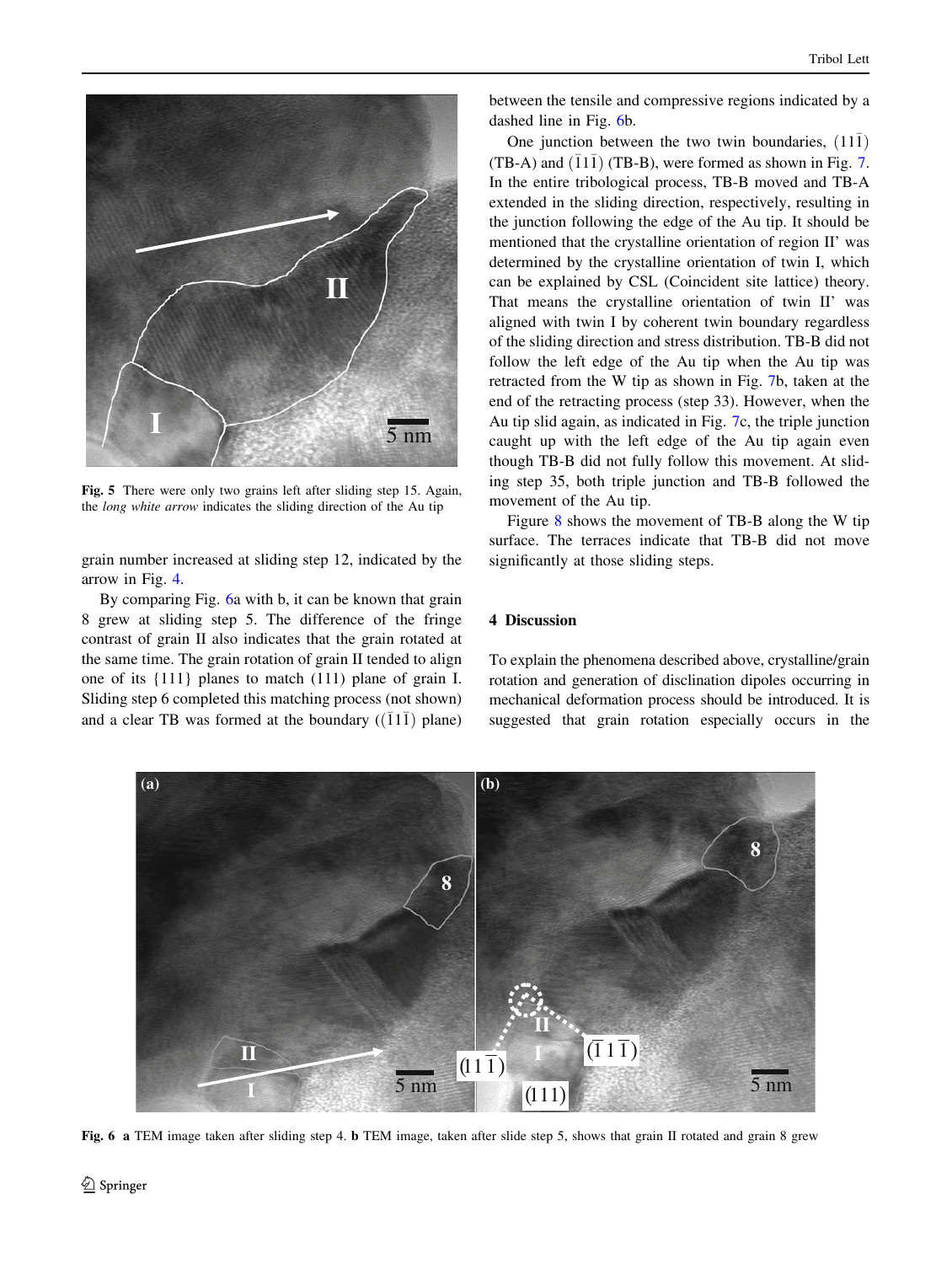<span id="page-4-0"></span>

Fig. 7 TEM images taken after sliding step 27 (a), 33 (b), 34 (c), and 35 (d). The *dashed circle* indicates the triple junction between the Au transition layer, Au tip and vacuum



Fig. 8 The movement of TB-B along the W tip surface. The terraces, marked by the arrows, indicate that TB-B did not move significantly at those sliding steps

deformation process of nano-polycrystalline materials and can be induced by the torque formed in the sliding process [[26\]](#page-7-0). For instance, Theissmann at al. [[27\]](#page-7-0) theoretically predicted lattice reorientation before the coalescence process of the poly-materials based on CSL theory. Both compressive [[28](#page-7-0)] and tensile [\[10\]](#page-7-0) deformations can induce grain rotation to form SAGBs in various polycrystalline materials. In general, the rotational degree of freedom is lower at smaller angle grain boundaries, inhibiting further crystalline orientation alignment between grains from forming a perfect crystalline grain. [[29](#page-7-0)] In the present transition layer, the rotational degree of freedom is higher than that in bulk materials because most nanograins expose in the vacuum of the TEM system as shown in Fig. [3](#page-2-0)a, resulting in easier crystalline rotation.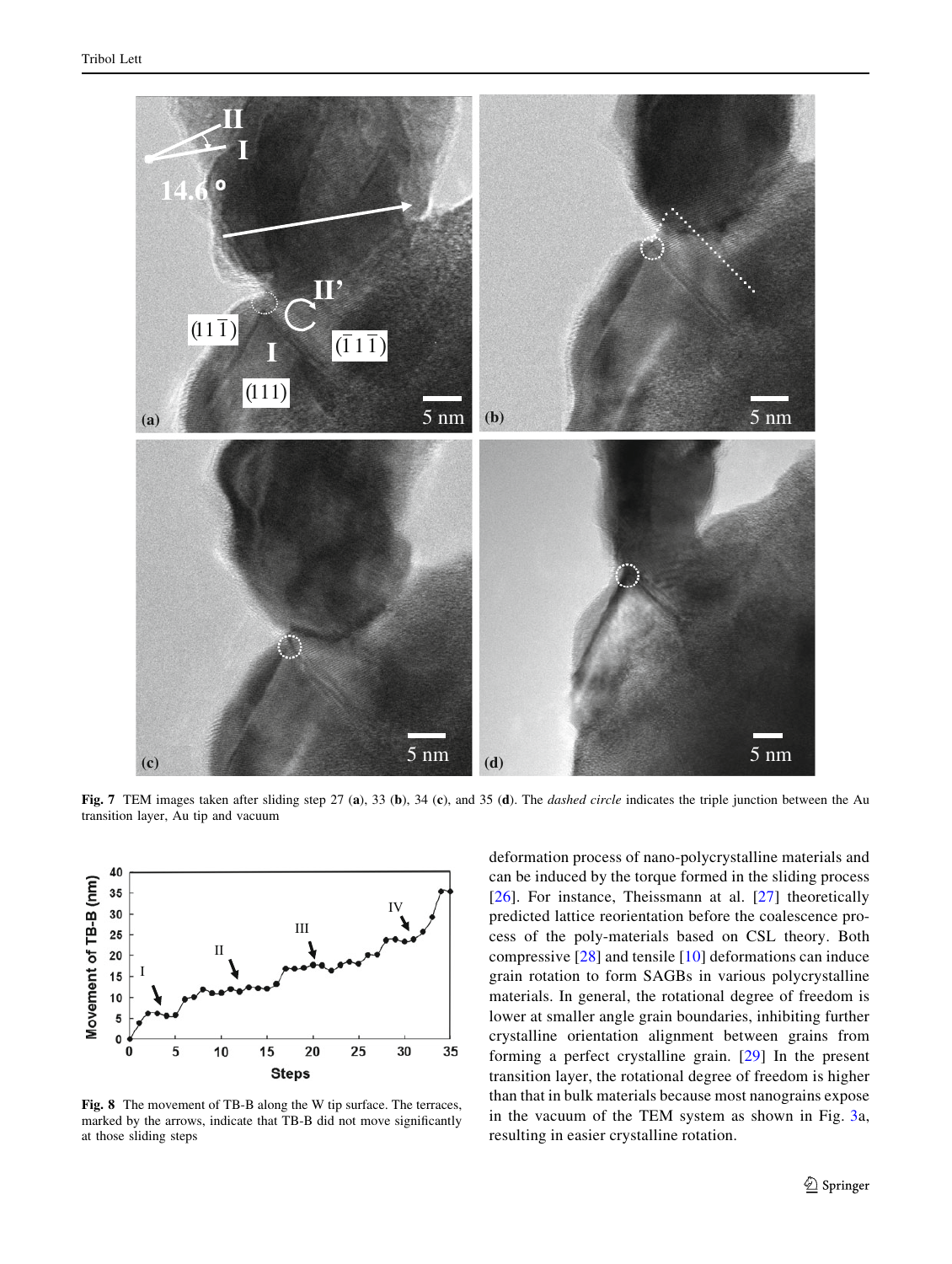The driving forces of grain rotation can be applied stress, relaxation of stress concentration [\[10](#page-7-0)], motion of dislocation [\[30](#page-8-0)], and the reduction of the total energy of surrounding grain boundaries [\[7](#page-7-0), [30\]](#page-8-0) stored by plastic deformation. Consequently, the rotation rate also depends on many factors [[29,](#page-7-0) [31\]](#page-8-0). First, it was suggested that rotation rate is mostly proportional to configurational force. Second, grain rotation is size-dependent. Both theoretical simulation and experimental observation performed by Harris et al. [[7\]](#page-7-0) suggested that the rotation rate of grains in size of approximately 200 nm is very low at  $2.4^\circ$  per hour. Yeadon et al. [[32\]](#page-8-0) demonstrated that Cu (copper) particles could only be re-orientated by grain rotation when they were smaller than approximately 50 nm in size. Harris et al. [[7\]](#page-7-0) also presented grain rotation of Au polycrystalline materials, observed at room temperature using TEM. They suggested that grains in size below a certain value yields dependence of rotation rate on  $d^{-4}$ , where d is grain size [\[19](#page-7-0)]. In the present Au tip, the size of nanocrystalline grains ranges from  $\sim$  5 to  $\sim$  15 nm and 9 nm on average, resulting in significant grain rotation. For instance, grain rotation of Au particles at 9 nm in size is four orders of magnitude higher than those at 90 nm in size. Third, Harris et al. [[7\]](#page-7-0) also proposed that the rotation rate showed discontinuous change [\[27](#page-7-0)] and decreased with time under identical stresses. This decrease indicates the reduction of the driving force. The discontinuous rotation process, especially for small grains, can occur very quickly, for instance, Theissmann et al. [[27\]](#page-7-0) concluded that each rotational step took less than 0.04 s, based on in situ hot-stage TEM observation.

Besides grain rotation, mechanical stress can also induce formation and motion of wedge disclination dipoles, [\[33](#page-8-0), [34](#page-8-0)], resulting in ultra fine crystalline grains from big grains and fascinating rotational plastic deformation. In the present tribological process, the rotation axis of the disclination dipoles is perpendicular to the plane, consisted of the Au and W tips and the Au transition layer. On the other hand, the dynamics of the Au transition layer is coupled by the tip sliding. The energy from the sliding tip can be stored in this layer in the form of strain energy. These stored strain energy triggers the generation of disclination dipoles and crystalline rotation and consequently leads to grain coalescences via decrease of GB angle or elimination of GBs.

The sliding process between Au nano-polycrystalline and W tips is summarized in Fig. 9. The Au nanograins distribute randomly in the initial Au film (Fig. [2](#page-2-0)) before the tips slide against each other as shown in Fig. 9a. Moreover, the engaging process of the Au film and W tip does not modify the nanograin distribution in the Au tip if the tips do not slide against each other. When the tips start sliding, the nanograins move away from the black dashed line as



Fig. 9 Schematic shows: a The nanograins in the Au tip move to form a transition layer at the beginning of the first sliding step; b The tips slide against each other and the nanograins in the compressive region rotate during the sliding process; c A single grain is formed in the compressive region. The Au tip slides on the transition layer rather than directly on the W tip

shown by the black arrows in Fig. 9a, resulting in alignment of the grain boundaries along the line and forming a transition layer between the two tips.

The TEM image in Fig. [3](#page-2-0)b indicates that an Au transition layer, in thickness of  $\sim$  15 nm, has been established, within less than 0.03 s, between the two tips at the first sliding step. This layer contains 8 nanocrystalline Au grains, in size ranged from  $\sim$  5 to  $\sim$  15 nm. Those grains can discontinuously rotate at the later sliding steps. Moreover, the lateral forces applied to the transition layer by the two tips, enhances the grain rotation due to grainboundary slip [[7,](#page-7-0) [19,](#page-7-0) [35,](#page-8-0) [36\]](#page-8-0). Atomic diffusion at grain boundaries also partially facilitates the grain rotation because the grains are not ideally in spherical shape. In the later sliding process, the orientation of the grain in the compressive region, e.g., Fig. [5,](#page-3-0) remains almost unchanged as schematically shown in Fig. 9c. The tribological sliding between the two tips mainly takes place at the interface between the Au tip and the Au transition layer.

From sliding steps 1–27, the stress in the transition layer is schematized in the curve, marked by asterisk, in Fig. [1](#page-1-0) as the Au tip slides uphill. The compressive stress and its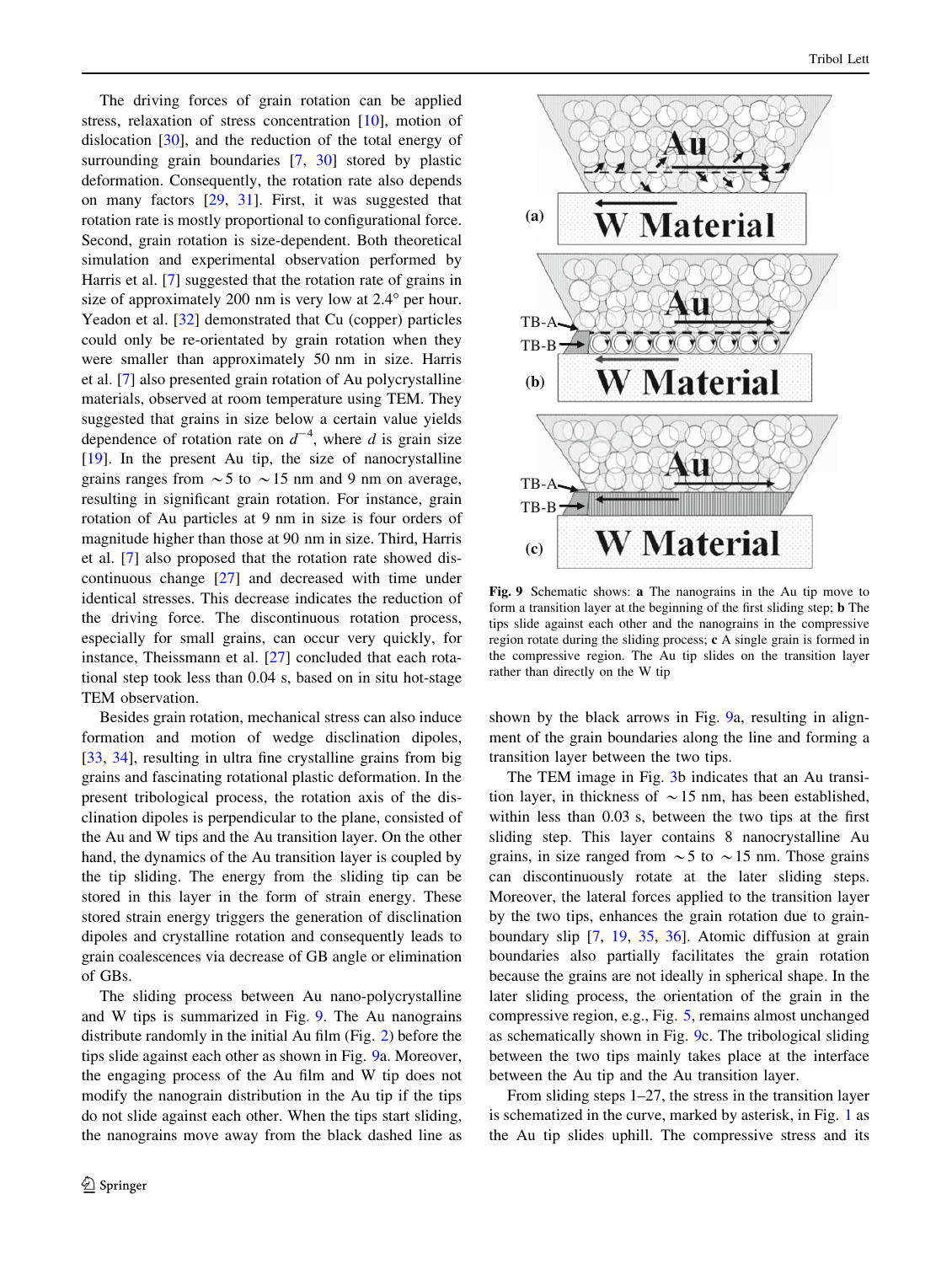gradient in the right part of transition layer enhance dynamic grain coalescence, similar to the phenomena describing that grain rotation converts LAGBs to small angle subgrain boundaries, forming large grains consisted of small angle subgrains. [[6,](#page-7-0) [8\]](#page-7-0). This coalescence induces decrease of the grain number as shown in Fig. [4](#page-2-0). At sliding step 11, the sliding process causes formation of disclination dipoles, resulting in grain refinement and increase of the grain number as shown by the arrow in Fig. [4.](#page-2-0) The TEM image in Fig. [5](#page-3-0) indicates that a single grain is formed in the compressive region. This TEM contrast also indicates this grain is defective. From sliding step 15–27, the Au tip only slides on the single crystalline Au transition layer as mentioned above.

Figure [3](#page-2-0) also shows the crystalline orientation of the first grain, marked by the asterisk. The sliding direction is indicated by the long white arrow in Fig. [3b](#page-2-0). The interplanar spacing, parallel to the sliding direction, of the first grain is 0.236 nm as shown in the inset, corresponding to FCC Au (111) plane. That means the (111) plane of this grain is initially aligned exactly in the sliding direction. The alignment of the crystalline orientation is determined by the lowest surface energy because for FCC Au crystalline materials the configuration of surface energy is  $\gamma_{(111)}$  $(0.8 \text{ J/m}^2) < \gamma_{(110)} (1.28 \text{ J/m}^2) < \gamma_{(100)} (1.6 \text{ J/m}^2) [37-39].$ 

At the first sliding steps, large strain energy has been stored at the boundary between tensile and compressive regions as shown in Fig. [1](#page-1-0). After sliding step 6, the stored energy is reduced by forming two twin boundaries in {111} planes, namely  $(11\bar{1})$  (TB-A) and  $(\bar{1}1\bar{1})$  (TB-B). The artificial broadening of two twin boundaries, as shown in Fig. [7](#page-4-0), is because of the two {111} planes slightly tilt off the optical axis. TB-A extends in  $(11\bar{1})$  plane and TB-B moves following the Au tip via diffusion and crystalline rotation. The moving speed of TB-B varies in the tribological process as shown in Fig. [8.](#page-4-0) This tribological behavior is different from the conventional atomic stick– slip mechanism [[1\]](#page-7-0). Terrance I shows the average moving distance per sliding step from sliding step 2 to 5 is negligible, originated from the fact that the movement of TB-B is suppressed by the large misorientation between grain II and grain I as shown in Fig. [6](#page-3-0). However, the moving distance of TB-B at sliding step 6 is significantly large  $({\sim}3.78 \text{ nm})$ , which is close to the size of grain II  $(\sim 3.47 \text{ nm})$ . From sliding step 8 to 15 (terrace II), the average moving speed of TB-B is 0.289 nm/step ( $\sim$ 1.26 atomic layers/step). That is, the twin boundary almost moves layer-by-layer, similar to deformation twinning observed by Han et al. [[40\]](#page-8-0). As mentioned above, after sliding step 15, there is only a single grain in the compressive region. However, the moving speed of TB-B in this region is not constant, for instance, a big moving step  $(\sim)3.46$  nm) occurs at sliding step 17. This can be due to formation of disclination dipoles followed by crystalline rotation, indicated by some models [[34\]](#page-8-0). The formation location of disclination dipoles can be at defective locations in the single crystalline Au materials, which are not visible under HRTEM imaging condition. From sliding step 18 to 27, no grain rotation is caused and the average moving speed of TB-B is approximately 0.34 nm/step  $(\sim 1.48$  atomic layers/step).

In the retraction process from step 28 to 33, the junction between TB-A and TB-B does not fully follow the edge of the Au tip, e.g., as shown in Fig. [7](#page-4-0)b. However, the moving distance of TB-B is still significant; especially it is  $\sim$  3.34 nm at step 28, because the retraction process provides much higher tensile stress to TB-B. The moving speed of TB-B is about 0.23 nm/step ( $\sim$  1 atomic layer/ step) from retraction step 29 to 31. The maximum moving step of TB-B is  $\sim 6.7$  nm, occurred at sliding step 34. At this sliding step, the Au crystalline materials, enclosed by the dashed lines in Fig. [7b](#page-4-0), has rotated from crystalline orientation of twin  $II'$  to that of twin I. The rotation angle is very large ( $\sim$  14.6°).

Figure 10 shows the location of twin boundary TB-B relative to the left edge of the Au tip at different tribological stages. As shown in Fig. 10a, when the tip is wide (from  $\sim$  24 to  $\sim$  44 nm), TB-B is located at the boundary between the tensile and compressive regions, which is inside the Au tip, during the sliding process. In the retraction process as shown in Fig. 10b, the entire transition layer is under tensile stress and TB-B is located on the left of the tip. When the tip is narrow (from  $\sim$  15 to  $\sim$  24 nm), the triple junction between the Au tip, Au transition layer and vacuum locks TB-B during the sliding process as shown in Fig. 10c.

It is necessary to mention that no twin boundaries are formed if the Au tip does not slide on the W tip even though it retracts from the W tip after engaging. This phenomenon is consistent with the nanowire formation,



Fig. 10 Schematics show the location of twin boundary TB-B relative to the left edge of the Au tip: a TB-B is inside the Au tip when the tip is wide (from  $\sim$  24 to  $\sim$  44 nm); **b** TB-B is on the left of the tip; c The triple junction locks TB-B when the tip is narrow (from  $\sim$  15 to  $\sim$  24 nm)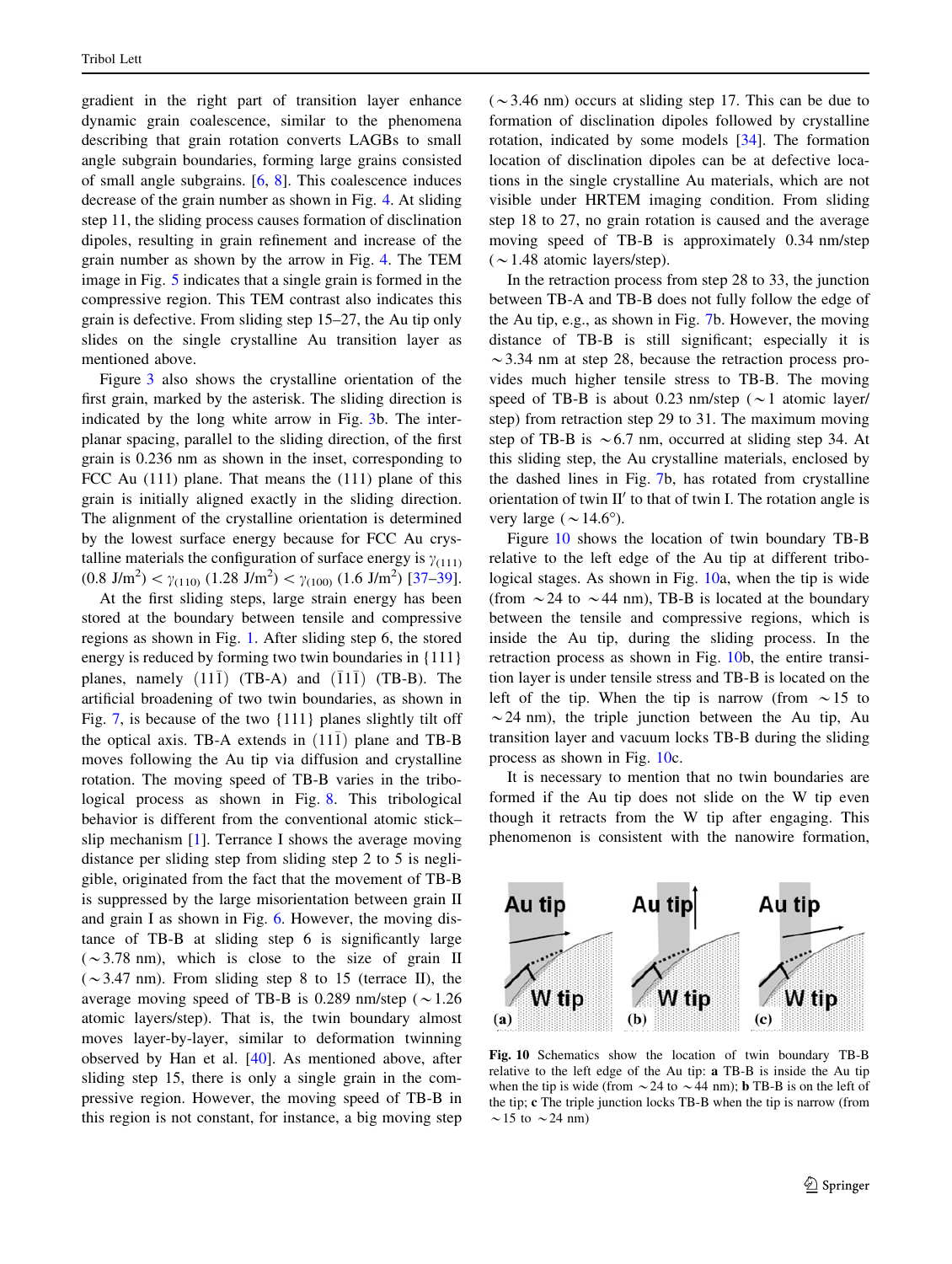<span id="page-7-0"></span>from nano-polycrystalline Au film, carried out in situ TEM [\[41](#page-8-0)].

## 5 Conclusions

We have presented microstructural evolution in the contact region between the Au and W tips during the uphill sliding of the Au polycrystalline tip on the W tip. Large strain energy is stored in the contact as a result of the sliding force applied by the Au tip. This high-strain energy enhances formation of disclination dipoles and grain/crystalline rotation. Grain rotation induces grain coalescence in the compressive region. The configurational force, induced by the Au tip sliding and high-rotational degree of freedom of the nanograins facilitates the grain rotation, inducing motion of twin boundary and grain coalescence. It is very important that the crystalline orientation of the first primary twin in the transition layer is determined by the sliding direction regardless of the crystalline orientation of the W tip and the stress distribution. The orientation of the second primary twin is based on the crystalline orientation of the first primary twin, which can be explained by CSL (Coincident site lattice) theory. The discontinuous movement of twin boundary is observed due to discontinuous crystalline rotation and layer-by-layer atomic movement. Note that due to the scale limitation in TEM observation at high-spatial resolutions, it is not possible to perform continuous sliding processes at high-spatial resolution at large scale, which may be important for tribological process.

Acknowledgments The author would like to thank the U.S. Air Force Office of Scientific Research for funding this study on grant number FA9550-08-1-0016. The Electron Microscopy Center at Argonne National Laboratory is gratefully acknowledged for providing access to their facility to carry out part of this research.

#### References

- 1. Liao, Y., Marks, L.D.: Modeling of thermal-assisted dislocation friction. Tribol. Lett. 37, 283 (2010)
- 2. Wiesendanger, R., Guntherodt, H.-J.: Scanning Tunneling Microscopy III. Springer Series in Surface Science, vol. 29. Springer, Berlin (1996)
- 3. Moldovan, D., Yamakov, V., Wolf, D., Phillpot, S.R.: Scaling behavior of grain-rotation-induced grain growth. Phys. Rev. Lett. 89, 206101 (2002)
- 4. Haslam, A.J., et al.: Stress-enhanced grain growth in a nanocrystalline material by molecular-dynamics simulation. Acta Mater. 51, 2097 (2003)
- 5. Moldovan, D., Wolf, D., Phillpot, S.R., Haslam, A.J.: Role of grain rotation during grain growth in a columnar microstructure by mesoscale simulation. Acta Mater. 50, 3397 (2002)
- 6. Pashley, D.W., Jacobs, M.H., Stowell, M.J., Law, T.J.: The growth and structure of gold and silver deposits formed by

evaporation inside an electron microscope. Philos. Mag. 10, 127 (1964)

- 7. Harris, K.E., Singh, V.V., King, A.H.: Grain rotation in thin films of gold. Acta Mater. 46, 2623 (1998)
- 8. Wang, Y.B., et al.: Mechanism of grain growth during severe plastic deformation of a nanocrystalline Ni–Fe alloy. Appl. Phys. Lett. 94, 011908 (2009)
- 9. Rankin, J., Sheldon, B.W.: In situ TEM sintering of nano-sized  $ZrO<sub>2</sub>$  particles. Mater. Sci. Eng. A  $204$ , 48 (1995)
- 10. Wang, Y.B., Li, B.Q., Suia, M.L., Mao, S.X.: Deformationinduced grain rotation and growth in nanocrystalline Ni. Appl. Phys. Lett. 92, 011903 (2008)
- 11. Li, J.C.M.: Possibility of subgrain rotation during recrystallization. J. Appl. Phys. 33, 2958 (1962)
- 12. Doherty, R.D., Szpunar, J.A.: Kinetics of subgrain coalescence a reconsideration of the theory. Acta Metall. 32, 1789 (1984)
- 13. Hermann, G., Gleiter, H., Baro, G.: Investigation of low energy grain boundaries in metals by a sintering technique. Acta Metall. 24, 353 (1976)
- 14. Brown, T.L., Saldana, C., Murthy, T.G., Mann, J.B., Guo, Y., Allard, L.F., King, A.H., Compton, W.D., Trumble, K.P., Chandrasekar, S.: A study of the interactive effects of strain, strain rate and temperature in severe plastic deformation of copper. Acta Mater. 57(18), 5491 (2009)
- 15. Zizak, I., Darowski, N., Klaumünzer, S., Schumacher, G., Gerlach, J.W., Assmann, W.: Grain rotation in nanocrystalline layers under influence of swift heavy ions. Nucl. Instrum. Methods Phys. Res. B 267, 944 (2009)
- 16. Howie, A., Marks, L.D.: Elastic strains and the energy balance for multiply twinned particles. Philos. Mag. A 49, 95 (1984)
- 17. Gianola, D.S., et al.: Stress assisted discontinuous grain growth and its effect on the deformation behavior of nanocrystalline aluminum thin films. Acta Mater. 54, 2253 (2006)
- 18. Jin, M., Minor, A.M., Stach, E.A., Morris, J.J.W.: Direct observation of stress-Induced grain growth during the nanoindentation of ultrafine-grained Al at room temperature. Acta Mater. 52, 5381 (2004)
- 19. Shan, Z., Stach, E.A., Wiezorek, J.M.K., Knapp, J.A., Follstaedt, D.M., Mao, S.X.: Grain boundary-mediated plasticity in nanocrystalline nickel. Science 305, 654 (2004)
- 20. Legros, M., Gianola, D.S., Hemker, K.J.: In situ TEM observations of fast grain boundary motion in stressed nanocrystalline aluminum films. Acta Mater. 56, 3380 (2008)
- 21. Milfigan, W.W., Hackney, S.A., Ke, M., Aifantis, E.C.: In Situ studies of deformation and fracture in nanophase materials. Nanostruct. Mater. 2, 267 (1993)
- 22. Marks L.D., Warren O.L., Minor A.M., Merkle A.P.: Tribology in full view. MRS Bull. 33, 1168 (2008)
- 23. Y. Liao, Practical electron microscopy and database ([www.](http://www.globalsino.com/EM/) [globalsino.com/EM/](http://www.globalsino.com/EM/)) (2006)
- 24. Myshlyaev, M.M., McQueen, H.J., Mwembela, A., Konopleva, E.: Twinning, dynamic recovery and recrystallization in hot worked Mg–Al–Zn alloy. Mater. Sci. Eng. A 337, 121 (2002)
- 25. Merkle, A.P., Marks, L.D.: Liquid-like tribology of gold studied by in situ TEM. Wear 265, 1864 (2008)
- 26. Heilmann, P., Clark, W.A.T., Rigney, D.A.: Orientation determination of subsurface cells generated by sliding. Acta Mater. 31(8), 1293 (1983)
- 27. Theissmann, R., Fendrich, M., Zinetullin, R., Guenther, G., Schierning, G., Wolf, D.E.: Crystallographic reorientation and nanoparticle coalescence. Phys. Rev. B 78, 205413 (2008)
- 28. Barrett, C.S., Lavenson, L.H.: The structure of aluminum after compression. Trans. Metall. Soc. AIME 137, 112 (1940)
- 29. Martin, G.: Driving force and mobility for microstructural evolutions. Phys Stat Sol (b) 172, 121 (1992)